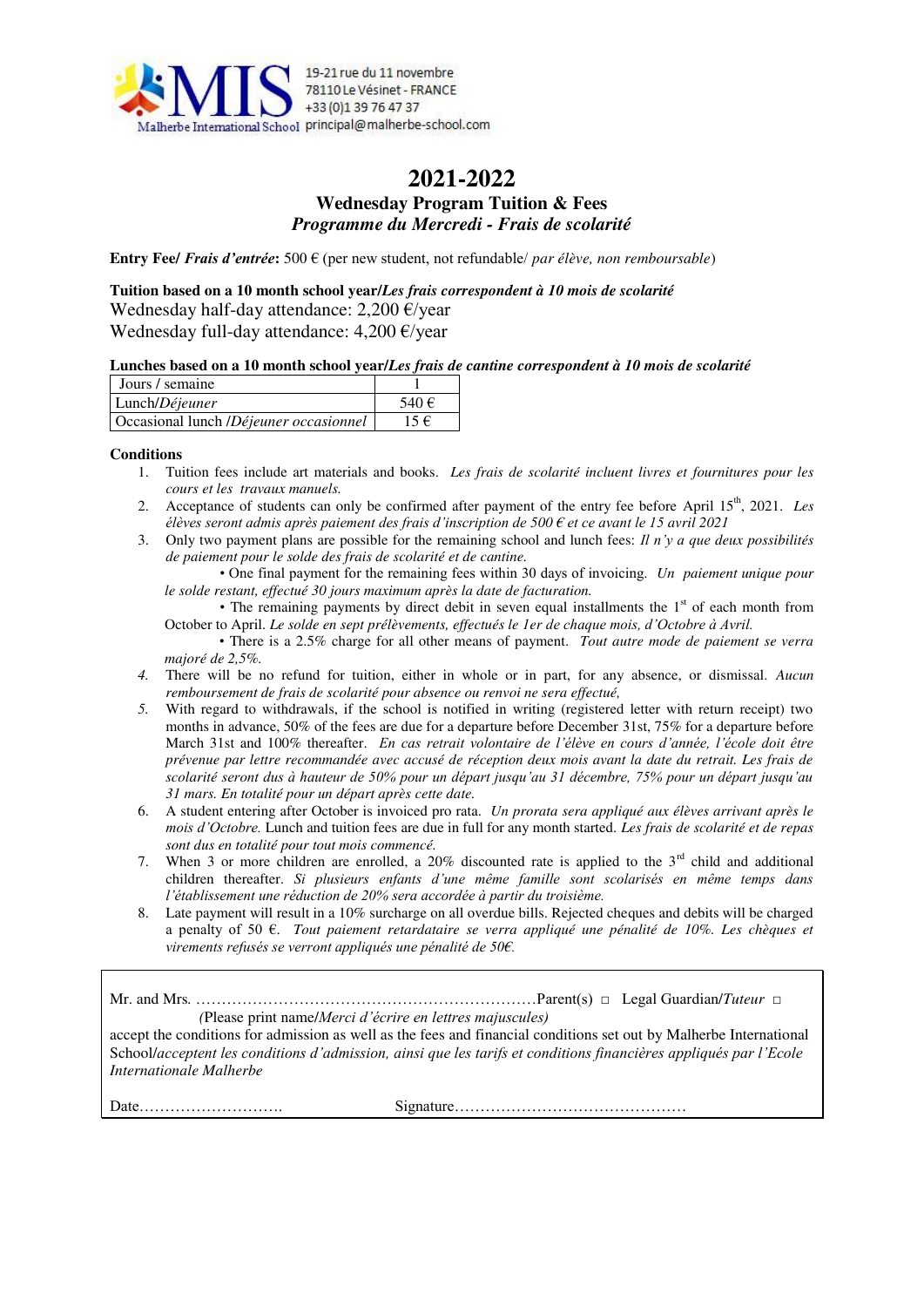

# MIS WEDNESDAY PROGRAM APPLICATION FORM

|                                                                                                                                                                   | Applicant's |
|-------------------------------------------------------------------------------------------------------------------------------------------------------------------|-------------|
|                                                                                                                                                                   | photo       |
| Day Month Year                                                                                                                                                    |             |
|                                                                                                                                                                   |             |
|                                                                                                                                                                   |             |
|                                                                                                                                                                   |             |
|                                                                                                                                                                   |             |
|                                                                                                                                                                   |             |
| (First name)<br>(Family name)                                                                                                                                     |             |
| Mobile number:                                                                                                                                                    |             |
|                                                                                                                                                                   |             |
|                                                                                                                                                                   |             |
|                                                                                                                                                                   |             |
| (Family name)<br>(First name)                                                                                                                                     |             |
| Mobile number:                                                                                                                                                    |             |
|                                                                                                                                                                   |             |
|                                                                                                                                                                   |             |
|                                                                                                                                                                   |             |
| The above information may be used to create a School Directory for internal use only. Yes No                                                                      |             |
| Child lives with (check where applicable)<br>$\Box$ Both parents living together $\Box$ Both parents alternately<br>$\Box$ Mother<br>□ Father<br>□ Legal guardian |             |
| List Siblings:                                                                                                                                                    |             |
|                                                                                                                                                                   |             |
| My child will attend:<br>Morning $(9-11:45am)$<br>Afternoon (1:15-4pm) All day (9am-4pm)<br>Will your child eat lunch at school?<br>Yes.<br>No                    |             |
|                                                                                                                                                                   |             |